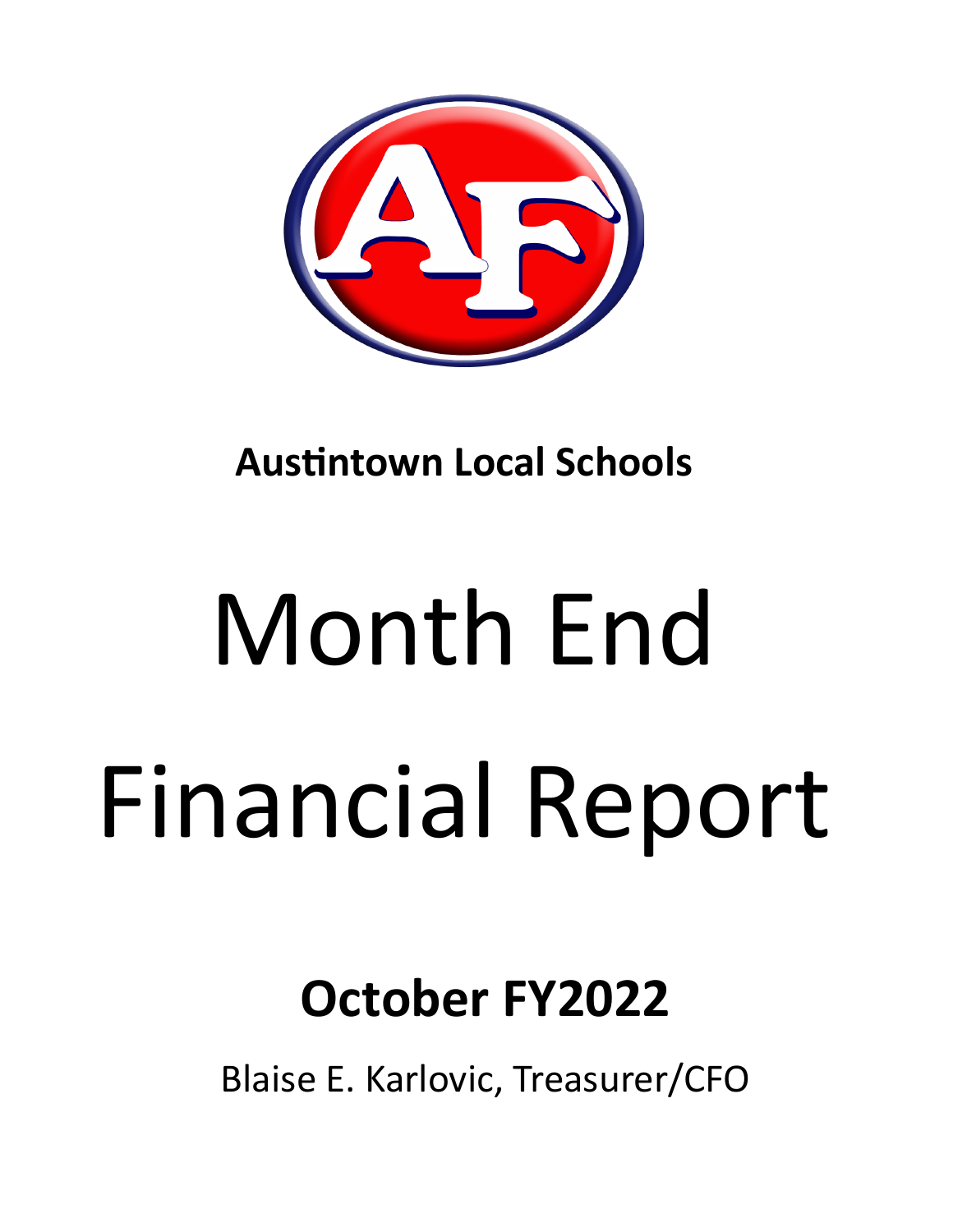#### **AUSTINTOWN LOCAL SCHOOL DISTRICT MONTH END REPORT FOR OCTOBER FISCAL YEAR 2022 CASH POSITION REPORT**

|             |                                         |    |                     |    | FISCAL YEAR 2022     |                                       |      | FISCAL YEAR 2022    |      |                                   |    |                                   |     |                                                   |    |                     |
|-------------|-----------------------------------------|----|---------------------|----|----------------------|---------------------------------------|------|---------------------|------|-----------------------------------|----|-----------------------------------|-----|---------------------------------------------------|----|---------------------|
|             |                                         |    | <b>JULY 1, 2021</b> |    | <b>MONTH TO DATE</b> | FISCAL YEAR 2022                      |      | MONTH TO DATE       |      | FISCAL YEAR 2022                  |    |                                   |     | <b>OUTSTANDING</b>                                |    | <b>UNENCUMBERED</b> |
| <b>FUND</b> | <b>FUND DESCRIPTION</b>                 |    | <b>CASH BALANCE</b> |    | <b>RECEIPTS</b>      | <b>RECEIPTS</b>                       |      | <b>EXPENDITURES</b> |      | <b>EXPENDITURES</b>               |    | <b>CASH BALANCE</b>               |     | <b>ENCUMBRANCES</b>                               |    | <b>CASH BALANCE</b> |
|             |                                         |    |                     |    |                      | <b>GENERAL FUND</b>                   |      |                     |      |                                   |    |                                   |     |                                                   |    |                     |
|             | 001 GENERAL FUND                        |    | $$13,879,600.39$ \$ |    |                      | 2,072,640.65 \$ 15,736,598.88 \$      |      | 3,804,706.47 \$     |      |                                   |    |                                   |     | 14,430,650.77 \$ 15,185,548.50 \$ 2,677,751.13 \$ |    | 12,507,797.37       |
|             |                                         |    |                     |    |                      | <b>DEBT SERVICE FUND</b>              |      |                     |      |                                   |    |                                   |     |                                                   |    |                     |
|             | 002 BOND RETIREMENT                     |    | \$3,586,200.64\$    |    | 36,209.00 \$         | 1,335,209.00 \$                       |      | 142,893.88 \$       |      |                                   |    |                                   |     | 1,002,330.29 \$ 3,919,079.35 \$ 2,385,732.41 \$   |    | 1,533,346.94        |
|             |                                         |    |                     |    |                      | <b>CAPITAL IMPROVEMENT FUNDS</b>      |      |                     |      |                                   |    |                                   |     |                                                   |    |                     |
|             | 003 PERMANENT IMPROVEMENT               |    | \$2,958,803.52\$    |    |                      | Ś.<br>$\blacksquare$                  | \$.  | $9,000.00$ \$       |      | 612,988.83 \$                     |    | 2,345,814.69 \$                   |     | 502,537.38 \$                                     |    | 1,843,277.31        |
|             | 004 BUILDING                            | Ś. | 125,713.75 \$       |    |                      |                                       |      |                     | \$   |                                   |    | 125,713.75 \$                     |     |                                                   | \$ | 125,713.75          |
|             | 070 CAPITAL PROJECTS                    |    | $$3,218,124.25$ \$  |    |                      |                                       |      |                     | Ś    |                                   | \$ | 3,218,124.25 \$                   |     |                                                   | \$ | 3,218,124.25        |
|             | TOTAL CAPITAL IMPROVEMENT FUNDS         |    | \$6,302,641.52\$    |    |                      |                                       |      | $9,000.00$ \$       |      | 612,988.83 \$                     |    | 5,689,652.69 \$                   |     | 502,537.38 \$                                     |    | 5,187,115.31        |
|             |                                         |    |                     |    |                      | <b>SPECIAL REVENUE FUNDS</b>          |      |                     |      |                                   |    |                                   |     |                                                   |    |                     |
|             | 006 FOOD SERVICE                        | \$ | 716,690.95 \$       |    | 311,274.72 \$        | 402,477.69 \$                         |      | 180,141.52 \$       |      | 578,034.53 \$                     |    | 541,134.11 \$                     |     | 679,381.22 \$                                     |    | (138, 247.11)       |
|             | 018 PUBLIC SCHOOL SUPPORT               |    | 176,171.09 \$       |    | 14,638.32 \$         | 47,271.19 \$                          |      | 10,485.74 \$        |      | 19,789.70 \$                      |    | 203,652.58 \$                     |     | 10,898.07 \$                                      |    | 192,754.51          |
|             | 019 OTHER GRANT                         |    | 167,916.88 \$       |    |                      | \$<br>$\overline{\phantom{a}}$        | .S   | 2,023.02 \$         |      | 26,861.48 \$                      |    | 141,055.40 \$                     |     | $5,205.81$ \$                                     |    | 135,849.59          |
|             | 034 OSFC PROJ-.5 MILLS MAINTENANCE FUND |    | 3,521,355.08 \$     |    | 3,888.61 \$          | 124,888.61 \$                         |      | 14,731.60 \$        |      | 46,825.72 \$                      |    | 3,599,417.97 \$                   |     | 24,570.50 \$                                      |    | 3,574,847.47        |
|             | 300 DISTRICT MANAGED ACTIVITY           |    | 189,320.02 \$       |    | 45,663.94 \$         | 175,786.37 \$                         |      | 60,468.15 \$        |      | 176,101.01 \$                     |    | 189,005.38 \$                     |     | 99,830.22 \$                                      |    | 89,175.16           |
|             | <b>451 NETWORK CONNECTIVITY</b>         |    |                     |    |                      | Ŝ                                     |      |                     | Ś.   |                                   |    |                                   | .S  |                                                   | Ś  |                     |
|             | 467 STUDENT SUCCESS AND WELLNESS        |    |                     |    |                      | S                                     |      | $(30.24)$ \$        |      |                                   |    |                                   | S,  |                                                   | Ś  |                     |
|             | 499 MISCELLANEOUS STATE GRANT FUND      |    | 1,458.29            |    |                      |                                       |      |                     | Ŝ    |                                   |    | 1,458.29 \$                       |     |                                                   |    | 1,458.29            |
|             | 507 ESSER FEDERAL RELIEF FUND           |    | $(426, 289.74)$ \$  |    | 141,746.43           | -Ś<br>1,304,257.14                    |      | 234,226.73          | - Ś  | 1,070,434.54                      |    | $(192, 467.14)$ \$                |     | 720,233.43 \$                                     |    | (912, 700.57)       |
|             | 510 CORONA VIRUS RELIEF FUND            |    |                     | -Ś |                      | Ś                                     |      | $1,002.93$ \$       |      | $4,011.18$ \$                     |    | $(4,011.18)$ \$                   |     | 10,885.92 \$                                      |    | (14,897.10)         |
|             | 516 FY19 Title VI-B                     |    | (41,791.73) \$      |    |                      | 138,617.08<br>Ś                       | - Ś  | 101,091.04 \$       |      | 306,958.64 \$                     |    | $(210, 133.29)$ \$                |     |                                                   | Ŝ  | (210, 133.29)       |
|             | 551 FY20 TITLE III                      |    |                     | .S |                      | Ś                                     |      |                     | Ś.   |                                   | Ŝ. |                                   | - Ś |                                                   | Ś. |                     |
|             | 572 TITLE I DISADVANTAGED STUDENTS      |    | $(15,462.88)$ \$    |    |                      | 79,104.28                             | - S  | 67,236.24           | - \$ | 245,353.64 \$                     |    | $(181, 712.24)$ \$                |     | $51,023.84$ \$                                    |    | (232, 736.08)       |
|             | 587 IDEA SPECIAL EDUCATION PRESCHOOL    |    |                     | -S |                      |                                       | S    |                     | Ŝ    |                                   | -S |                                   | -\$ |                                                   | Ŝ. |                     |
|             | 590 IMPROVING TEACHER QUALITY           |    | $(1,531.09)$ \$     |    |                      | $9,076.93$ \$                         |      | 16,865.75 \$        |      | 46,142.17 \$                      |    | $(38, 596.33)$ \$                 |     | 30,133.40 \$                                      |    | (68, 729.73)        |
|             | 599 MISCELLANEOUS FEDERAL GRANT FUND    |    | 140,856.04 \$       |    |                      | 10,683.69 \$                          |      | 8,328.24 \$         |      | 56,319.85 \$                      |    | 95,219.88 \$                      |     | 35,128.67 \$                                      |    | 60,091.21           |
|             | TOTAL SPECIAL REVENUE FUNDS             |    | 4,428,692.91 \$     |    | 517,212.02<br>- S    | 2,292,162.98 \$                       |      | 696,570.72 \$       |      | 2,576,832.46 \$                   |    | 4,144,023.43 \$                   |     | 1,667,291.08 \$                                   |    | 2,476,732.35        |
|             |                                         |    |                     |    |                      |                                       |      |                     |      |                                   |    |                                   |     |                                                   |    |                     |
|             | <b>TOTAL ALL GOVERNMENTAL FUNDS</b>     |    | $$28,197,135.46$ \$ |    | $2,626,061.67$ \$    | 19,363,970.86 \$                      |      | 4,653,171.07 \$     |      | 18,622,802.35 \$ 28,938,303.97 \$ |    |                                   |     | 7,233,312.00 \$                                   |    | 21,704,991.97       |
|             |                                         |    |                     |    |                      |                                       |      |                     |      |                                   |    |                                   |     |                                                   |    |                     |
|             |                                         |    |                     |    |                      | <b>ENTERPRISE FUNDS</b>               |      |                     |      |                                   |    |                                   |     |                                                   |    |                     |
|             | 020 SPECIAL ENTERPRISE FUND             | Ś. | 59,227.55 \$        |    | $5,130.00$ \$        | 5,724.50 \$                           |      | 2,137.73 \$         |      | 22,637.94 \$                      |    | 42,314.11 \$                      |     | 27,028.77 \$                                      |    | 15,285.34           |
|             |                                         |    |                     |    |                      | <b>AGENCY FUNDS</b>                   |      |                     |      |                                   |    |                                   |     |                                                   |    |                     |
|             | 022 DISTRICT AGENCY                     | Ś  | 27,426.80 \$        |    | $\sim$               | S.                                    | Ŝ.   | $\sim$              | S.   | 8,949.49 \$                       |    | 18,477.31 \$                      |     | 1,300.00 \$                                       |    | 17,177.31           |
|             | 200 STUDENT MANAGED ACTIVITY            | S  | 109,680.32 \$       |    | 10,061.50 \$         | 42,014.69 \$                          |      | 7,630.93 \$         |      | 25,199.60 \$                      |    | 126,495.41 \$                     |     | $12,366.20$ \$                                    |    | 114,129.21          |
|             | <b>TOTAL AGENCY FUNDS</b>               |    | 137,107.12 \$       |    | 10,061.50 \$         | 42,014.69 \$                          |      | 7,630.93 \$         |      | 34,149.09 \$                      |    | 144,972.72 \$                     |     | 13,666.20 \$                                      |    | 131,306.52          |
|             |                                         |    |                     |    |                      | <b>PRIVATE PURPOSE TRUST FUND</b>     |      |                     |      |                                   |    |                                   |     |                                                   |    |                     |
|             | 007 SPECIAL TRUST                       |    | \$144,232.62\$      |    | $10.15$ \$           | $6,921.71$ \$                         |      | $500.00$ \$         |      | 19,456.00 \$                      |    | 131,698.33 \$                     |     | $3,270.00$ \$                                     |    | 128,428.33          |
|             |                                         |    |                     |    |                      | <b>INTERNAL SERVICE FUND</b>          |      |                     |      |                                   |    |                                   |     |                                                   |    |                     |
|             | 027 WORKERS COMPENSATION ACCOUNT        |    | \$244,431.03\$      |    | $\sim$               | Ŝ.<br>$\mathbf{a}$ , and $\mathbf{a}$ | - \$ | $\sim$              | - \$ | $1,500.00$ \$                     |    | 242,931.03 \$                     |     | 183,000.00 \$                                     |    | 59,931.03           |
|             | <b>TOTAL ALL FUNDS</b>                  |    | $$28,782,133.78$ \$ |    | $2,641,263.32$ \$    | 19,418,631.76 \$                      |      | $4,662,939.73$ \$   |      |                                   |    | 18,700,545.38 \$ 29,500,220.16 \$ |     | 7,460,276.97 \$                                   |    | 22.039.943.19       |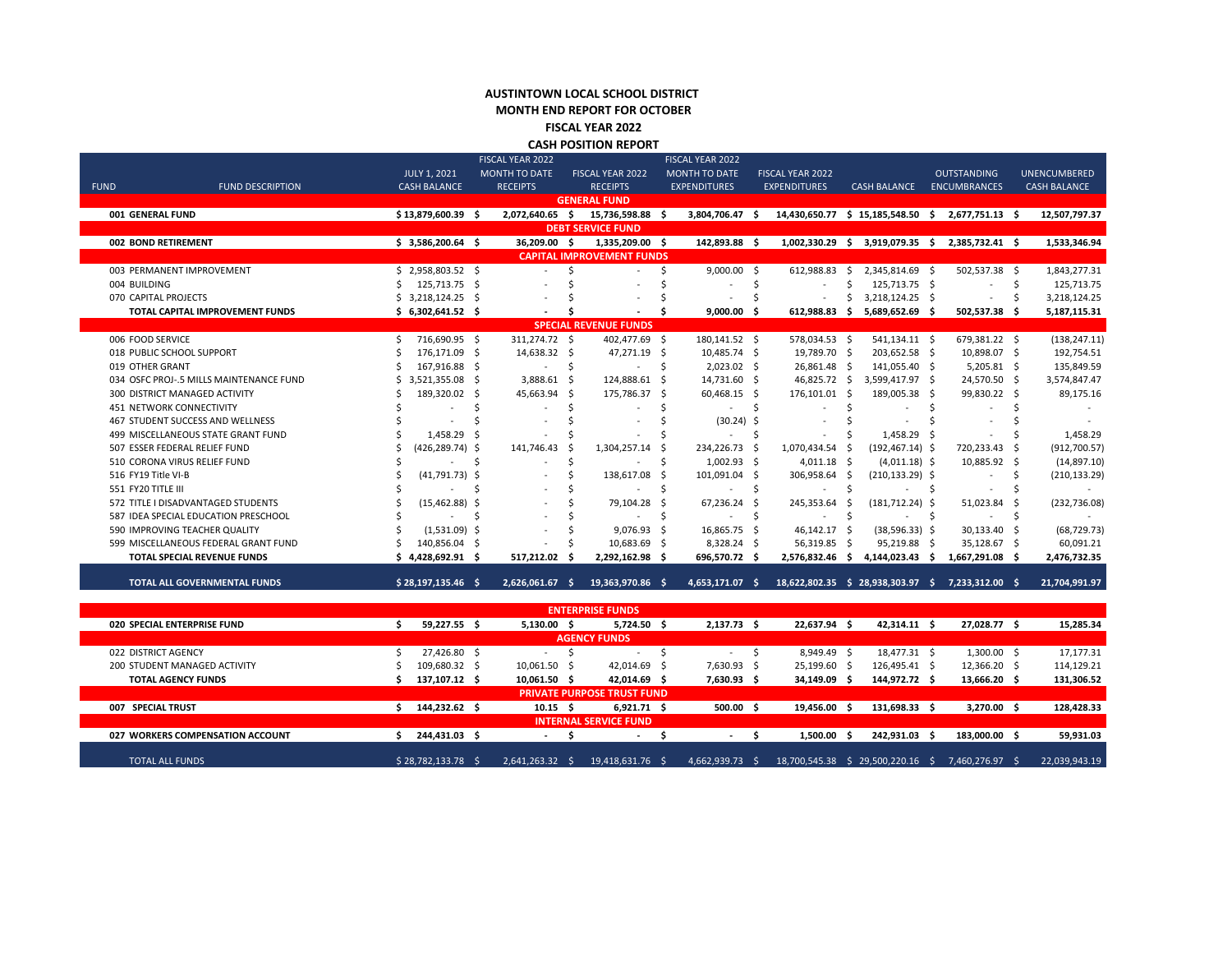| AUSTINTOWN LOCAL SCHOOL DISTRICT    |
|-------------------------------------|
| <b>MONTH END REPORT FOR OCTOBER</b> |

**FISCAL YEAR 2022 BUDGET REPORT**

|             |                                         |    | FISCAL YEAR 2022             |      | <b>PRIOR YEAR</b>                 |      | <b>FYTD BOARD</b>                         |      |                  |      |                                   |      |                               |         | <b>BUDGET</b>        |
|-------------|-----------------------------------------|----|------------------------------|------|-----------------------------------|------|-------------------------------------------|------|------------------|------|-----------------------------------|------|-------------------------------|---------|----------------------|
|             |                                         |    | <b>ORIGINAL</b>              |      | <b>CARRYOVER</b>                  |      | <b>APPROVED</b>                           |      | FISCAL YEAR 2022 |      | FISCAL YEAR 2022                  |      | <b>OUTSTANDING</b>            |         | <b>AVAILABLE FOR</b> |
| <b>FUND</b> | <b>FUND DESCRIPTION</b>                 |    | <b>APPROPRIATIONS</b>        |      | <b>ENCUMBRANCES</b>               |      | <b>AMENDMENTS</b>                         |      | EXPENDABLE       |      | <b>EXPENDITURES</b>               |      | <b>ENCUMBRANCES</b>           |         | <b>EXPENDITURE</b>   |
|             |                                         |    |                              |      | <b>GENERAL FUND</b>               |      |                                           |      |                  |      |                                   |      |                               |         |                      |
|             | 001 GENERAL FUND                        | Ś. | 44,500,388.77 \$             |      | 215,222.28 \$                     |      | $\sim$ $\sim$ $\sim$ $\sim$ $\sim$ $\sim$ |      |                  |      | 44,715,611.05 \$ 14,430,650.77 \$ |      | 2,677,751.13 \$ 27,607,209.15 |         |                      |
|             |                                         |    |                              |      | <b>DEBT SERVICE FUND</b>          |      |                                           |      |                  |      |                                   |      |                               |         |                      |
|             | 002 BOND RETIREMENT                     | \$ | $\overline{3,809,666.91}$ \$ |      | $-5$                              |      | $-5$                                      |      |                  |      | 3,809,666.91 \$ 1,002,330.29 \$   |      | 2,385,732.41 \$               |         | 421,604.21           |
|             |                                         |    |                              |      | <b>CAPITAL IMPROVEMENT FUNDS</b>  |      |                                           |      |                  |      |                                   |      |                               |         |                      |
|             | 003 PERMANENT IMPROVEMENT               | Ś  | 2,900,000.00                 | -Ś   |                                   | \$   | $\sim$                                    | \$   | 2,900,000.00     | - \$ | 612,988.83 \$                     |      | 502,537.38 \$                 |         | 1,784,473.79         |
|             | 004 BUILDING                            |    |                              |      |                                   |      |                                           | Ś    |                  | \$   |                                   | \$   |                               | Ś       |                      |
|             | 070 CAPITAL PROJECTS                    |    | 100,000.00                   | Ş    |                                   |      |                                           | \$   | 100,000.00       | - \$ |                                   | Ś    |                               |         | 100,000.00           |
|             | TOTAL CAPITAL IMPROVEMENT FUNDS         |    | 3,000,000.00 \$              |      |                                   |      |                                           |      | 3,000,000.00 \$  |      | 612,988.83 \$                     |      | 502,537.38                    | -S      | 1,884,473.79         |
|             |                                         |    |                              |      | <b>SPECIAL REVENUE FUNDS</b>      |      |                                           |      |                  |      |                                   |      |                               |         |                      |
|             | 006 FOOD SERVICE                        | \$ | 1,750,718.39 \$              |      | 47,348.58 \$                      |      |                                           | \$   | 1,798,066.97 \$  |      | 578,034.53 \$                     |      | 679,381.22 \$                 |         | 540,651.22           |
|             | 018 PUBLIC SCHOOL SUPPORT               |    | 132,052.45 \$                |      | 834.00                            | - \$ |                                           | Ś    | 132,886.45 \$    |      | 19,789.70 \$                      |      | 10,898.07 \$                  |         | 102,198.68           |
|             | 019 OTHER GRANT                         |    | 38,000.00                    | - \$ | 583.02                            | -Ś   |                                           |      | 38,583.02 \$     |      | 26,861.48                         | - \$ | $5,205.81$ \$                 |         | 6,515.73             |
|             | 034 OSFC PROJ-.5 MILLS MAINTENANCE FUND |    | 297,408.19 \$                |      |                                   | Ś    |                                           |      | 297,408.19 \$    |      | 46,825.72                         | - \$ | 24,570.50 \$                  |         | 226,011.97           |
|             | 300 DISTRICT MANAGED ACTIVITY           |    | 330,743.15 \$                |      | 16,101.46                         | S,   |                                           |      | 346,844.61 \$    |      | 176,101.01                        | - \$ | 99,830.22 \$                  |         | 70,913.38            |
|             | 451 DATA COMMUNICATION FUND             |    | 7,200.00 \$                  |      |                                   |      |                                           |      | 7,200.00         | -\$  |                                   | \$   |                               | \$      | 7,200.00             |
|             | 467 STUDENT SUCCESS AND WELLNESS        |    |                              | \$   |                                   |      |                                           |      |                  |      |                                   | \$   |                               |         |                      |
|             | 499 MISCELLANEOUS STATE GRANT FUND      |    |                              |      |                                   |      |                                           |      |                  |      |                                   |      |                               |         |                      |
|             | 507 ESSER FEDERAL RELIEF FUND           |    | 8,446,104.25                 | - \$ | 422,243.51                        | -S   | 741,451.29                                |      | 9,609,799.05     | S    | 1,070,434.54                      | Ś    | 720,233.43                    | -Ś      | 7,819,131.08         |
|             | 510 CORONA VIRUS RELIEF FUND            |    | 119,337.43 \$                |      | 9,666.67                          | -\$  |                                           |      | 129,004.10       | -Ś   | 4,011.18                          | -\$  | 10,885.92                     | -Ś      | 114,107.00           |
|             | 516 FY19 Title VI-B                     |    | 1,092,900.53 \$              |      |                                   | \$   | 215,932.64                                | -S   | 1,308,833.17 \$  |      | 306,958.64                        | -\$  | $\sim$                        | \$      | 1,001,874.53         |
|             | 551 FY20 TITLE III LEP                  |    |                              | Ŝ.   |                                   |      |                                           | Ś    |                  | Ŝ    |                                   | Ś    |                               | $\zeta$ |                      |
|             | 572 TITLE I DISADVANTAGED STUDENTS      |    | 907,190.81 \$                |      | 1,279.58                          | Ŝ    | 28,570.70                                 | Ŝ.   | 937,041.09       | - Ś  | 245,353.64                        | -\$  | 51,023.84                     | -Ś      | 640,663.61           |
|             | 587 IDEA SPECIAL ED. PRESCHOOL          |    | 15,998.15                    |      |                                   | Ś    |                                           |      | 15,998.15 \$     |      |                                   | Ś    |                               | -Ś      | 15,998.15            |
|             | 590 IMPROVING TEACHER QUALITY           |    | 165,350.38 \$                |      |                                   |      |                                           |      | 165,350.38 \$    |      | 46,142.17                         | - Ś  | 30,133.40 \$                  |         | 89,074.81            |
|             | 599 MISCELLANEOUS FEDERAL GRANT FUND    |    | 190,965.20 \$                |      | 7,143.11                          | -S   |                                           |      | 198,108.31 \$    |      | 56,319.85                         | - S  | 35,128.67 \$                  |         | 106,659.79           |
|             | TOTAL SPECIAL REVENUE FUNDS             |    | 13,493,968.93 \$             |      | 505,199.93 \$                     |      | 985,954.63                                | S    | 14,985,123.49    | - \$ | 2,576,832.46                      | - \$ | 1,667,291.08                  |         | \$10,740,999.95      |
|             |                                         |    |                              |      |                                   |      |                                           |      |                  |      |                                   |      |                               |         |                      |
|             | TOTAL ALL GOVERNMENTAL FUNDS            | Ŝ  | 64,804,024.61 \$             |      | 720,422.21 \$                     |      | 985,954.63 \$                             |      |                  |      | 66,510,401.45 \$ 18,622,802.35 \$ |      | 7,233,312.00 \$ 40,654,287.10 |         |                      |
|             |                                         |    |                              |      |                                   |      |                                           |      |                  |      |                                   |      |                               |         |                      |
|             |                                         |    |                              |      | <b>ENTERPRISE FUNDS</b>           |      |                                           |      |                  |      |                                   |      |                               |         |                      |
|             | 020 SPECIAL ENTERPRISE FUND             | \$ | 71,701.00 \$                 |      |                                   | \$   |                                           | \$   | 71,701.00 \$     |      | 22,637.94 \$                      |      | 27,028.77 \$                  |         | 22,034.29            |
|             | 011 ROTARY SPECIAL SERVICES             |    | $3,000.00$ \$                |      |                                   |      |                                           |      | 3,000.00 \$      |      |                                   | Ś    |                               | -Ś      | 3,000.00             |
|             | <b>TOTAL ENTERPRISE FUNDS</b>           | Ŝ  | 74,701.00 \$                 |      |                                   | Ś    |                                           | \$   | 74,701.00 \$     |      | 22,637.94 \$                      |      | 27,028.77 \$                  |         | 25,034.29            |
|             |                                         |    |                              |      | $\mathbf{0}$                      |      |                                           |      |                  |      |                                   |      |                               |         |                      |
|             | 022 DISTRICT AGENCY                     | \$ | 27,000.00 \$                 |      |                                   | \$   |                                           | \$   | 27,000.00 \$     |      | 8,949.49 \$                       |      | $1,300.00$ \$                 |         | 16,750.51            |
|             | 200 STUDENT MANAGED ACTIVITY            |    | 182,628.28 \$                |      |                                   |      |                                           | \$   | 182,628.28 \$    |      | 25,199.60 \$                      |      | $12,366.20$ \$                |         | 145,062.48           |
|             | <b>TOTAL AGENCY FUNDS</b>               |    | 209,628.28 \$                |      |                                   |      |                                           | \$   | 209,628.28 \$    |      | 34,149.09 \$                      |      | 13,666.20 \$                  |         | 161,812.99           |
|             |                                         |    |                              |      | <b>PRIVATE PURPOSE TRUST FUND</b> |      |                                           |      |                  |      |                                   |      |                               |         |                      |
|             | 007 SPECIAL TRUST                       | \$ | 23,700.00 \$                 |      | $-5$                              |      | $-5$                                      |      | 23,700.00 \$     |      | 19,456.00 \$                      |      | 3,270.00 \$                   |         | 974.00               |
|             |                                         |    |                              |      | <b>INTERNAL SERVICE FUND</b>      |      |                                           |      |                  |      |                                   |      |                               |         |                      |
|             | 027 WORKERS COMPENSATION ACCOUNT        | \$ | 150,000.00 \$                |      | $-5$                              |      | $\sim 100$                                | - \$ | 150,000.00 \$    |      | $1,500.00$ \$                     |      | 183,000.00 \$                 |         | (34,500.00)          |
|             |                                         |    |                              |      |                                   |      |                                           |      |                  |      |                                   |      |                               |         |                      |
|             | <b>TOTAL ALL FUNDS</b>                  | Ŝ. | 65,259,053.89 \$             |      | 720,422.21 \$                     |      | 985,954.63 \$                             |      |                  |      | 66,968,430.73 \$ 18,700,545.38 \$ |      | 7,460,276.97 \$ 40,804,608.38 |         |                      |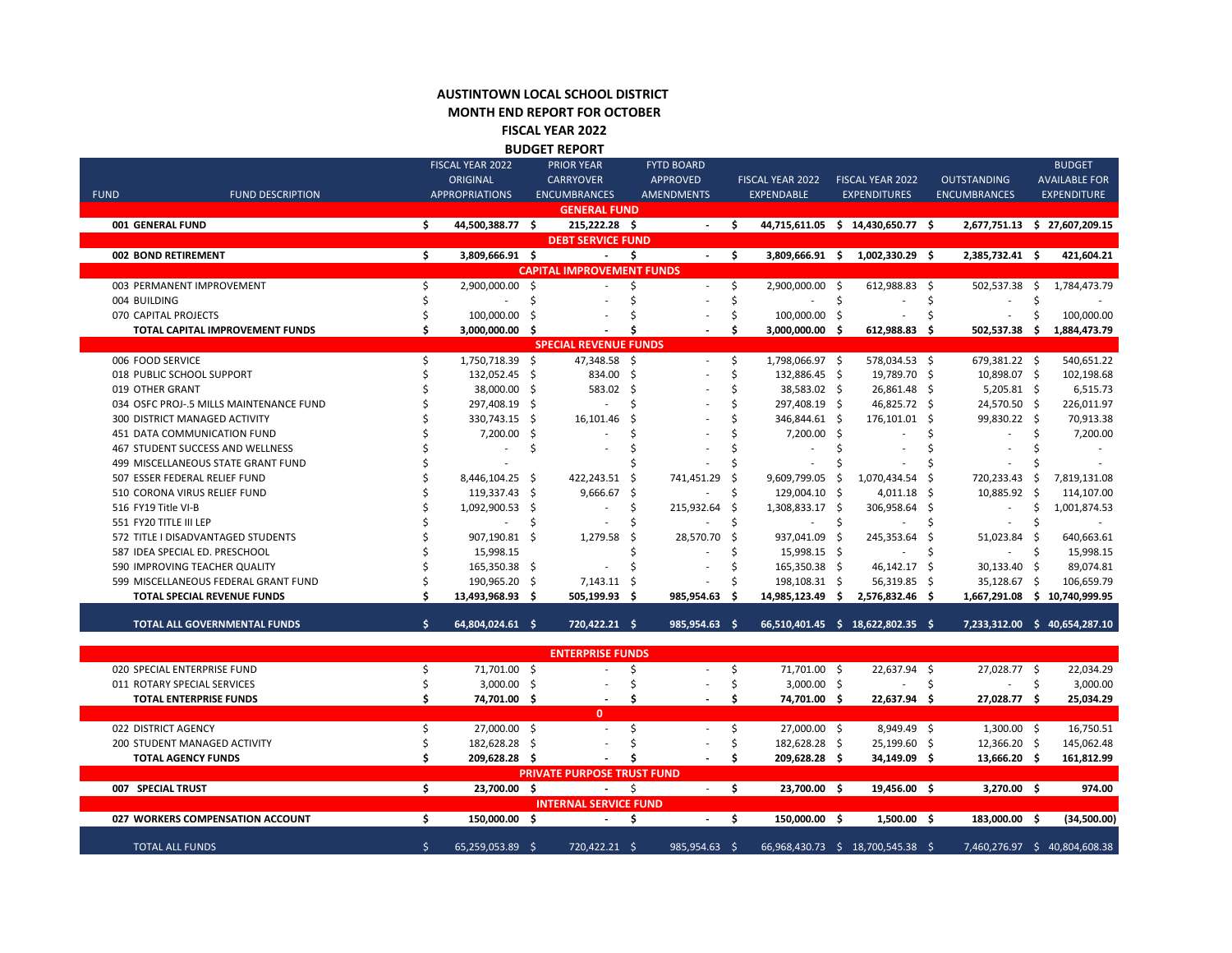## **AUSTINTOWN LOCAL SCHOOL DISTRICT MONTH END REPORT FOR OCTOBER FISCAL YEAR 2022 INVESTMENT REPORT**

|                                  |                      |                                       | <b>INVESTMENT INCOME LESS</b> | <b>FISCAL YEAR 2022</b>  | <b>OCTOBER</b>  |
|----------------------------------|----------------------|---------------------------------------|-------------------------------|--------------------------|-----------------|
|                                  |                      |                                       | <b>MANAGEMENT FEES FOR</b>    | <b>INVESTMENT INCOME</b> | <b>INTEREST</b> |
| <b>BANK INVESTMENT TYPE</b>      | <b>BALANCE VALUE</b> |                                       | <b>OCTOBER</b>                | POSTED TO DATE           | <b>RATE</b>     |
|                                  |                      | REDTREE INVESTMENTS HELD BY U.S. BANK |                               |                          |                 |
| US GOVERNMENT AGENCY             | 1,743,282.25         |                                       |                               |                          | 0.44%           |
| US GOVERNMENT AGENCY DISCOUNT    | 1,098,465.35         |                                       |                               |                          | 0.19%           |
| <b>CERTIFICATES OF DEPOSIT</b>   | 5,134,065.15         |                                       |                               |                          | 2.41%           |
| <b>MONEY MARKET</b>              | 19.399.97            |                                       |                               |                          | 0.01%           |
| <b>TOTAL REDTREE INVESTMENTS</b> | 7,995,212.72         |                                       | 2.517.56                      | 53,062.26                | 2.06%           |
|                                  |                      |                                       |                               |                          |                 |
|                                  |                      |                                       |                               |                          |                 |

|                                                   |               | RITIES<br>. |                                  |           |       |
|---------------------------------------------------|---------------|-------------|----------------------------------|-----------|-------|
| <b>SECURITIES</b><br>HILLTOP                      | 2,979,994.51  |             | $\sim$ $\sim$<br><u>2.JJI.IZ</u> | 6.645.80  | 0.43% |
| <b>TOTAL</b><br>L REDTREE AND HILLTOP INVESTMENTS | 10,994,607.20 |             | 5,069.28                         | 59,708.06 | 2.03% |

|                                    |               | <b>MONEY MARKET ACCOUNTS</b> |          |           |       |
|------------------------------------|---------------|------------------------------|----------|-----------|-------|
| <b>STAR OHIO</b>                   | 108,634.37    |                              | 7.01     | 28.13     | 0.07% |
| <b>FARMERS NATIONAL BANK</b>       | 17,912,376.53 |                              | 1.757.48 | 8,087.73  | 0.12% |
| <b>TOTAL MONEY MARKET ACCOUNTS</b> | 18,021,010.90 |                              | 1,764.49 | 8,115.86  | 0.66% |
|                                    |               |                              |          |           |       |
| <b>TOTAL INVESTMENTS</b>           | 26,016,223.62 |                              | 6.833.77 | 67,823.92 |       |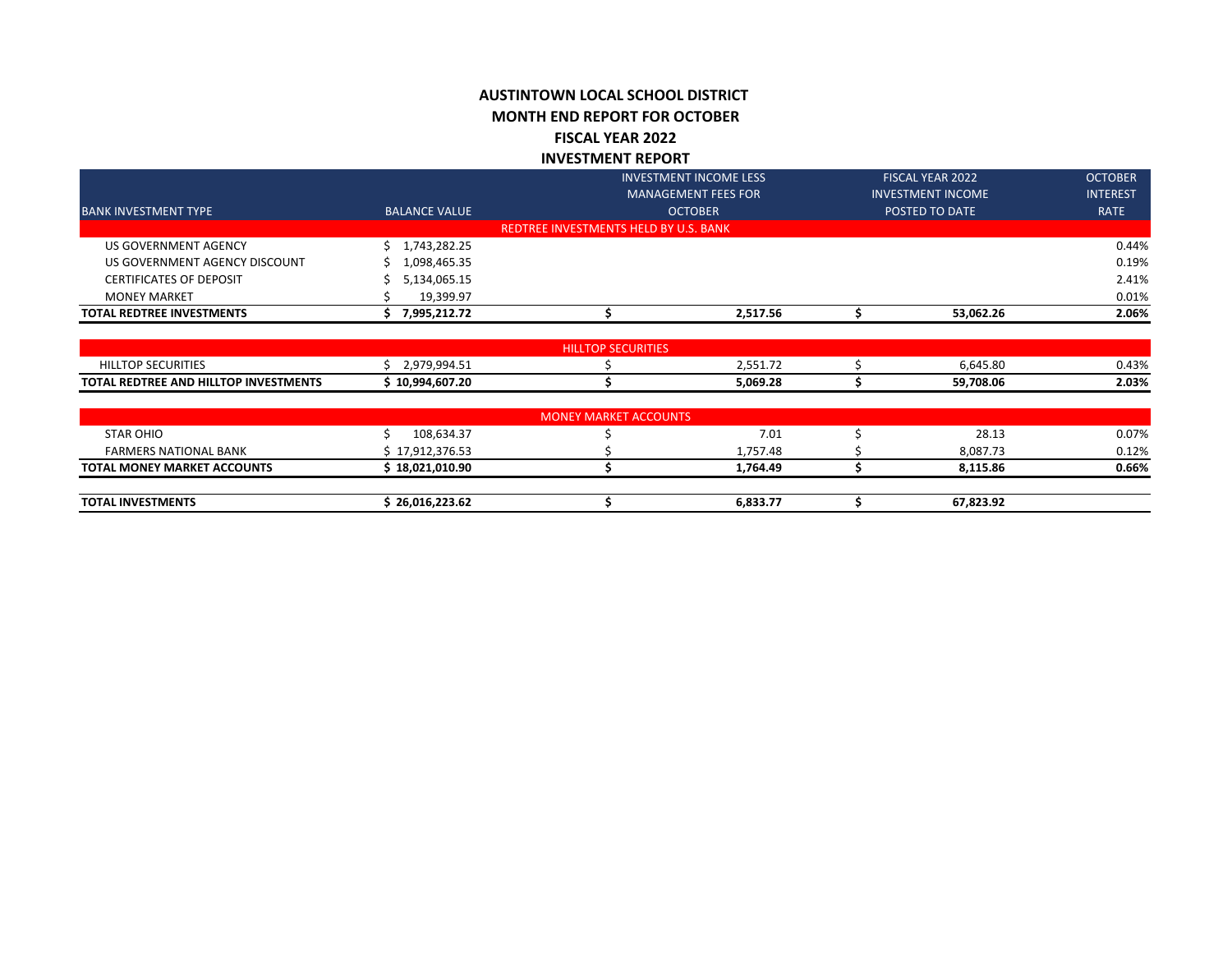### **AUSTINTOWN LOCAL SCHOOL DISTRICT MONTH END REPORT FOR OCTOBER**

**FISCAL YEAR 2022**

**BANK RECONCILIATION**

|                                                                   |    |                 | <b>DAIVIN INCLUSIVEIRTIUM</b> |                                               |              |
|-------------------------------------------------------------------|----|-----------------|-------------------------------|-----------------------------------------------|--------------|
| <b>Farmers Sweep</b>                                              |    | \$1,500,000.00  |                               |                                               |              |
| Farmers Money Market                                              |    | \$17,912,376.53 |                               |                                               |              |
| <b>HillTop Securities</b>                                         |    | \$2,979,994.51  |                               |                                               |              |
| Star Ohio                                                         |    | \$108,634.67    |                               |                                               |              |
| <b>Red Tree Investments</b>                                       |    | \$7,995,212.72  |                               |                                               |              |
| <b>BANK BALANCES</b>                                              |    | \$30,496,218.43 |                               |                                               |              |
| <b>OUTSTANDING PETTY CASH</b>                                     |    |                 |                               |                                               |              |
| <b>Athletics Change Fund</b>                                      | S  | 5,000.00        |                               |                                               |              |
| <b>Food Service</b>                                               | \$ | 750.00          |                               |                                               |              |
| <b>Building Change Fund</b>                                       | S  | 50.00           |                               |                                               |              |
| <b>Treasurer Office</b>                                           | \$ | 50.00           |                               |                                               |              |
| <b>Outstanding Petty Cash</b>                                     | \$ | 5,850.00        |                               |                                               |              |
| <b>OUTSTANDING A/P CHECKS</b><br><b>OUSTANDING PAYROLL CHECKS</b> | \$ | (994, 921.21)   |                               |                                               |              |
| AP RECON                                                          | \$ | (7,378.10)      |                               |                                               |              |
| PAYROLL RECON                                                     | \$ | 451.04          |                               |                                               |              |
| <b>BANK BALANCE</b>                                               |    | 29,500,220.16   |                               |                                               |              |
| <b>FUND BALANCE</b>                                               |    | 29,500,220.16   |                               |                                               |              |
| <b>Bank Balance = Fund Balance</b>                                |    | 0.00            |                               |                                               |              |
| <b>OUTSTANDING A/P CHECK CALCULATION:</b>                         |    |                 |                               | <b>OUTSTANDING Payroll CHECK CALCULATION:</b> |              |
| <b>Current A/P Outstanding Checks</b>                             |    |                 |                               | <b>Current Payroll Outstanding Checks</b>     |              |
| <b>OUTSTANDING A/P CORRECTIONS CALCULATION:</b>                   |    |                 |                               |                                               |              |
| Deposits in Transit                                               | \$ | (1,503.53)      |                               |                                               | \$<br>451.04 |
| <b>TITAN PAYMENTS</b>                                             | \$ | 2,809.70        |                               |                                               |              |
| Ryan Castellano                                                   | \$ | 500.00          |                               |                                               |              |
| Commerce                                                          |    | (10, 130.39)    |                               |                                               |              |
| <b>Payroll Account Transfer</b>                                   |    | 947.12          |                               |                                               |              |
| <b>Food Service Deposit</b>                                       |    | (1.00)          |                               |                                               |              |
|                                                                   |    |                 |                               |                                               |              |
| <b>Total A/P</b>                                                  |    |                 | <b>Total Payroll</b>          |                                               |              |

**Corrections (7,378.10)**

### **OUTSTANDING Payroll CHECK CALCULATION:**

| <b>Current Payroll Outstanding Checks</b> |  |              |
|-------------------------------------------|--|--------------|
|                                           |  |              |
|                                           |  |              |
|                                           |  | \$<br>451.04 |
|                                           |  |              |
|                                           |  |              |
|                                           |  |              |
|                                           |  |              |
|                                           |  |              |
|                                           |  |              |
| <b>Total Payroll</b>                      |  |              |
| <b>Corrections</b>                        |  | 451.04       |